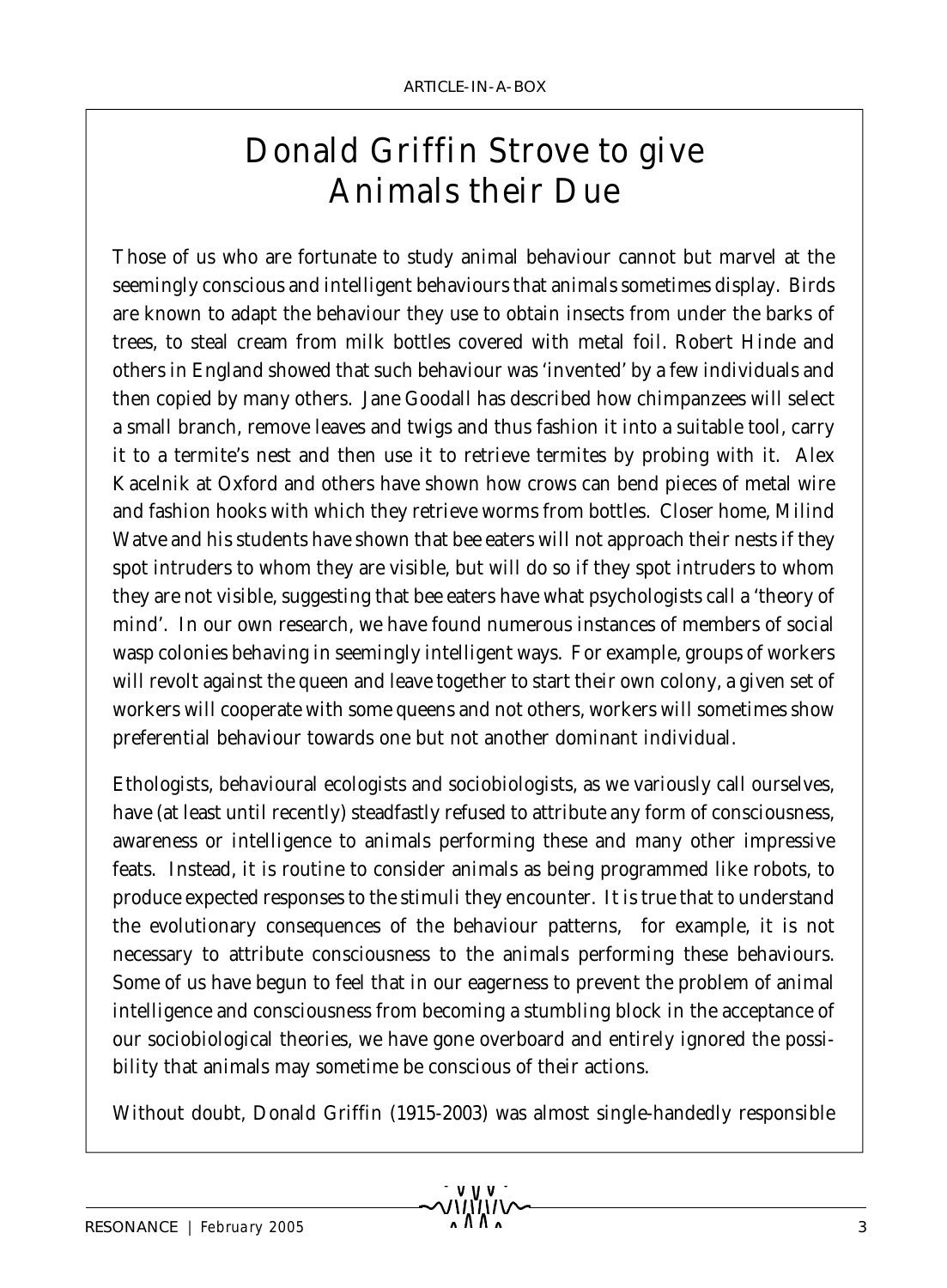for this change of heart in at least some of us. Griffin made his name by discovering echolocation in bats and writing a widely accessible book *Listening in the dark*. In the early 1970's, Griffin decided to devote himself to the cause of animals' consciousness. From then until his death in November 2003, at the age of 88, Griffin used every possible means available to him to promote the study of animal minds. He wrote and lectured extensively, reinterpreted many old observations, challenged people studying diverse groups of animals to devise ways of obtaining a glimpse into the minds of animals and wrote three books. The burden of Griffin's message was that, viewing animals as being in a state comparable to human sleepwalkers, will never let us find out if animals have conscious experiences. It is of course possible to define consciousness as a subjective experience and claim that the only way we know that other human beings have consciousness is because they communicate their experiences to us through language. With such a definition, animal consciousness is unknowable. Clearly, such a definition is not very useful. The aim is not to show that animals are the same as humans. Instead, the aim is to explore the limits of animal behaviour as it borders on intelligence, awareness and consciousness. Griffin defined consciousness in animals as the 'versatile adaptability of behaviour to changing circumstances and challenges'. Griffin suggested that we should make a three-pronged attack on the problem. First, we should focus on the abilities of animals to behave in versatile ways in response to novel situations. Second, we should explore the neurophysiological correlates of consciousness in humans and search for similar neurophysiological phenomena in animals. Third, we should focus especially on communicative behaviour in animals because he argued that communication provides an especially useful window to the minds of animals. He cautioned that we can only use this window effectively if we stop thinking of animal communication signals as "groans of pain" and start thinking of them as an attempt on the part of animals to assess other animals' moods and thoughts and thereby predict their probable behavioural responses.

Perhaps the most impressive example of animal communication is the dance language of honey bees. A forager bee will return home and perform a dance which contains information about the quality/quantity of food it has discovered as well as about the distance and direction to the food source. Bees closely following the dancer on the nest comb will then be able to locate the food source on their own, without being led to the spot by the dancing bee. Recent research has uncovered an impressive degree of flexibility and variability of the honey bee dance language, making it a prime candidate to explore the possibility of awareness and consciousness in invertebrates.